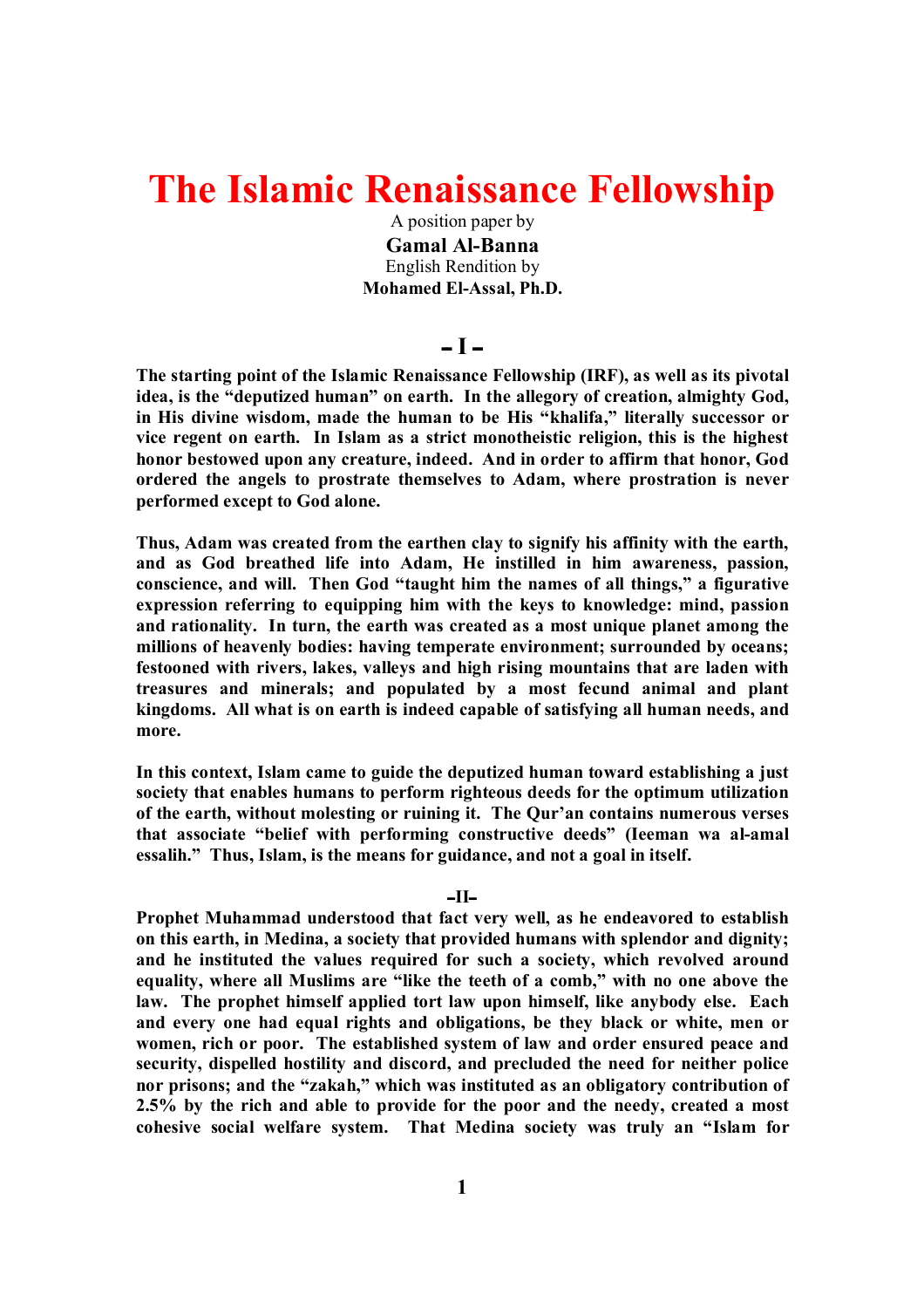**humans," consistent with the grand design of making humans God's deputies (khulaf'a) to inherit the earth.** 

**In such a society, there was no need to promulgate a separate Magna Carta or a Human Rights document, for human rights as we now know them existed as the prevalent ethos permeating every aspect of social life. Once more, the Medina's "Islam for the benefit of humans" was a practical example of how humans can fulfill the promise of being the inheritors of the earth, and actually live in a cohesive society organized around equality, justice, compassion, fellowship and an environmentally-friendly sufficiency.**

# **ــ III ــ**

**However, that ideal Medina society did not last but a quarter of a century: ten years with the prophet, two years under the first Caliph, Abou Bakr, and ten years under the second Caliph, Omar who preferred to be called "Guardian of the Believers" (Ameeral-Mu'mineen), instead of Caliph. The dagger thrust in him in an assassination attempt seemed to have also dealt a mortal blow to the entire Medina society, particularly with the deviation of the third Caliph, Othman, from the firmly established principles and ideals affirmed by his two predecessors. The feuds, hostilities and mutinous attacks that followed led to the horrendous assassination of Caliph Othman while he was reading the Qur'an, and the chopping of his wife's fingers as she tried to deflect the assassins' blows. A cruel civil war soon ensued, where in the "Battle of the Camel," Muslims surrounding the howdah of the Honorable Aisha were directing their swords and arrows against the other Muslims in order to defend it; and in the Siffain battle, Muslims were fighting each other. The assassination of the fourth Caliph, Ali Ibn Abi Talib, while he was trying to reestablish that ideal "Islamic society for the benefit of humans," brought an end to that era at year 40 AH (After Hegira, the year marking the beginning of the Islamic calendar in 660 AD). In that year, Muawiya Ibn Abi Sufyan established the Umayyad dynasty, a despotic Caliphate rule, not in the least dissimilar to the worst of the Roman and the Persian empires: authoritarian, tyrannical and hereditary. It was from then on that the hitherto established "Islam for the benefit of humans" was subverted to an "Islam for the Sultan" with the establishment of that hereditary Caliphate institution that lasted until Mustafa Kamal Ataturk terminated it in 1924.**

#### **ــ IV ــ**

**There were many reasons for that setback. In addition to the subversion of the Medina principles mentioned above, millions of the entrenched elements in the societies through which Islam rapidly expanded not only endorsed the new religion due to its simplicity and tolerance, but also occupied the highest ranks in its academic circles, and assumed leading scholarly roles in most all religious areas including interpretation of the Qur'an, Arabic literature, "fiqh," (Islamic jurisprudence) and "hadeeth," (collection and documentation of the sayings of the prophet). But most of those scholars unwittingly introduced into their scholarships ideas and understandings from their civilizations, thus distancing Islam from its simplicity and authentic spirit, and resulted in the rise of numerous factions,**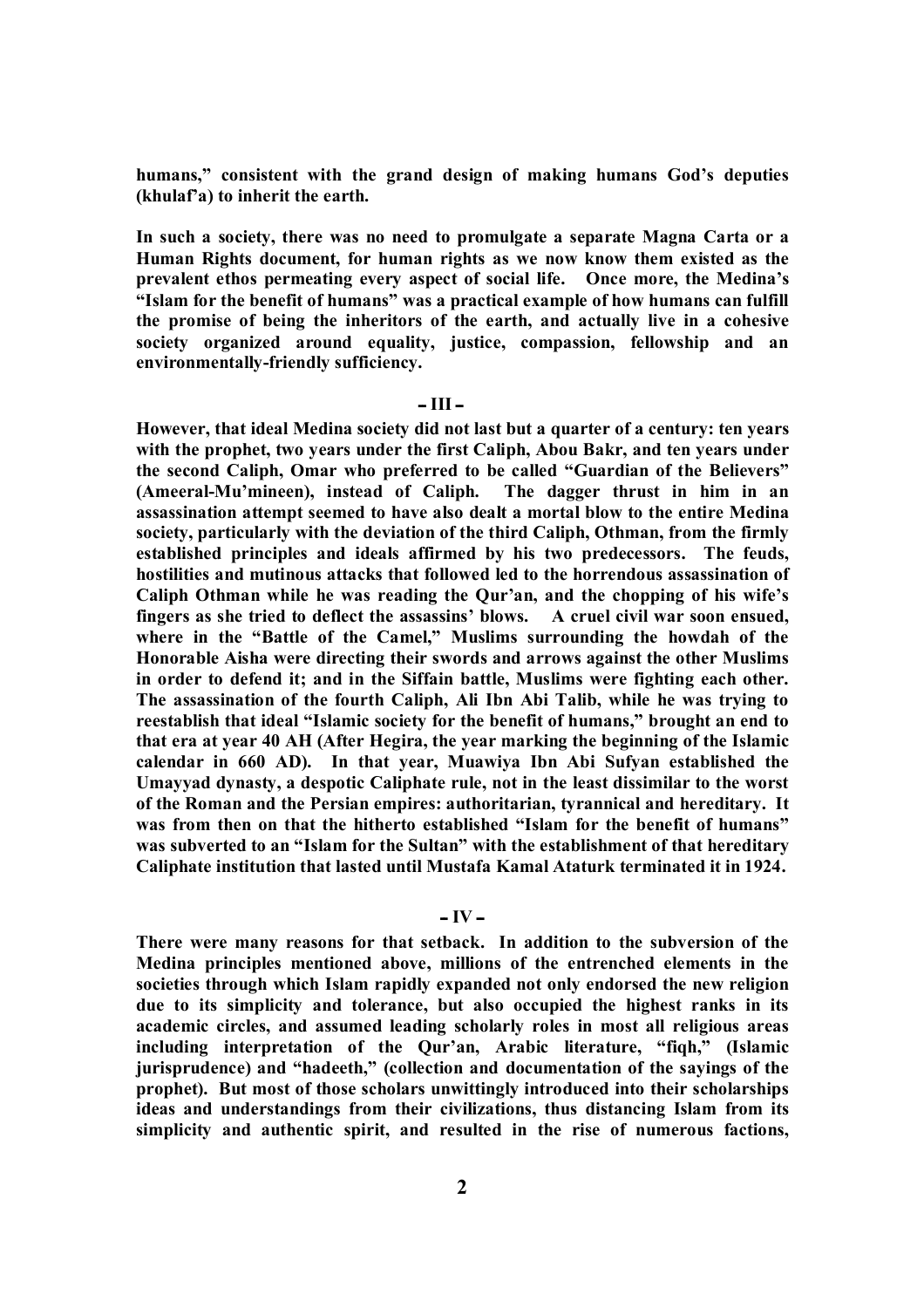**divisions and congregations, some of which were goaded and further fragmented by the inclusion of warped translations of some Greek philosophies in the Abbasid period. There were also some malicious efforts to adulterate Islam itself.**

# **ــ V ــ**

**In the course of the centuries that followed, a traditional "Islam for the Sultan" body of knowledge was accumulating until it became throughout the years a petrified and hardened reality, resulting in what is now called "Islam al-Sunna wal gama'a," meaning the unanimously agreed upon traditional, or "salafi," Islamic jurisprudence, beliefs, creed and doctrine, that everybody must follow and no one dare to depart from or improve upon. The "salafi" Imams and scholars who devised that literature were sanctified and their thoughts were reified as a sacred text until the early Islamic renaissance movement by Jamal al-Din al-Afghani and his students in the late nineteenth and early twentieth centuries.** 

#### **ــVIــ**

**The Islamic renaissance movement was not able to do away with that petrified thought, however, mainly because the reformers were bogged down by the assaults of European colonialism, which imposed itself on the Muslim world, and tried to weaken it and to enfeeble the Arabic language. Thus, the Islamic reform efforts by Al-Afghani and his colleagues were sapped and deflected by their concentration on fighting the menacing colonialism, and that left the arena to the entrenched "salafi" figures and their archaic institutions to not only overshadow the budding renaissance movement, but to also monopolize religious activities and claim to be the only ones representing Islam. On the other hand, the intelligentsia in Islamic societies did not contribute much to the Islamic renaissance efforts, as many of them were not versed in Islamic thought or jurisprudence, and some committed themselves to socialistic or nationalistic orientations which they propagated from their academic pulpits or media platforms, especially when they were appointed as functionaries by the state.** 

**It was therefore incumbent upon The Islamic Renaissance Fellowship to carry out the Islamic renaissance mission, and to reorient and reorganize current Islamic thought and practice. Thus, in 1946, the founder of the IRF, Mr. Gamal Al-Banna, issued the book titled "A New Democracy," in which he dedicated a section to "A New Understanding of Religion" that was mainly critical of the Muslim Brothers and their supporters, who were then at the peak their strength. He implored them in that section to not concentrate mainly on dogmatic slogans, but rather to focus on the "Islam for Humans" themes and ideas which he formulated. That central theme of "Islam for Humans" continued since then, lasting for sixty years in a state of formulation and reformulation until it became full fledged in the year 2000 with the issuing of the book "Nahw Fiqh Jadeed," or Toward a New Islamic Jurisprudence.**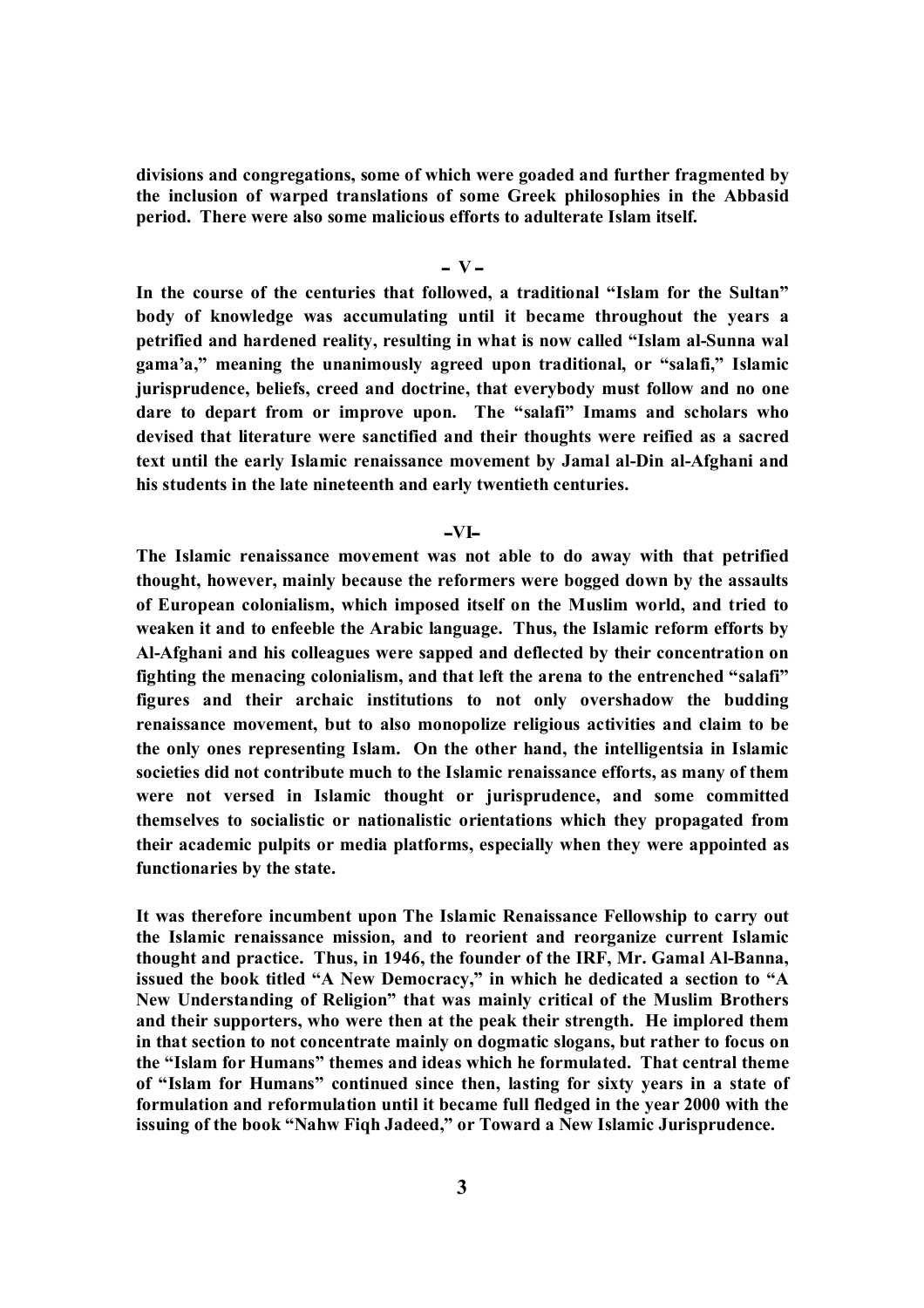**The first step was to highlight the pivotal principle of "Islam for humans" as inheritors of the earth, and to provide ample supporting evidence of that central principle from the Qur'an; and then to show that the prophet actually applied these principles in the Medina society in the short time it lasted under him, as well as under the first two Caliphs Abou Bakr and Omar. Every effort was exerted to clarify by supporting evidence that the Medina society was in fact based on equality and justice, and provided the individual with utmost safety and security.**

**Afterwards, it was shown how the "Islam for humans" Medina society ended 40 years after its establishment, when Muawiya Ibn Abi Sufyan established his despotic, authoritarian and hereditary rule, which he misleadingly called an Islamic Caliphate, as mentioned above.**

**The goal of the Islamic Renaissance Fellowship is to return to the principles of the Medina society, particularly that it considers the modern age to be conducive to the re-establishment of such a society through the reconstruction of Islamic knowledge and information along the lines of "Islam for humans," instead of the hitherto prevalent "Islam for the Sultan." In order to pave the way toward that goal, the IRF issued a number of books that explain the bases for the new reconstruction and the principles underlying it.**

**These books include more than thirty volumes dealing with such aspects as politics, women, freedom of belief and freedom of expression, prevalent Islamic movements, prevalent Islamic Creed, "Tafseer," or interpretation, and "Hadeeth," or the sayings of the prophet.** 

### **ــVIIــ**

**The principles of the "Islam for humans" endorsed by the IRF, as gleaned from the Qur'an, are as follows:**

- **(1) The goal of Islam is to enable the "deputized humankind" to inherit the earth. As such, Islam is not a goal in itself, but rather the means to attain that goal.**
- **(2) Equality of rights and obligations among all peoples, without exceptions, is the societal foundation of the "deputized human," the inheritor of the earth.**
- **(3) The human mind and the knowledge it is capable of providing is what differentiates humans from all other creatures, and the explanation why God asked the angels to prostrate themselves to Adam. The mind with its intellect is therefore the foundation of religious thinking, such that nothing is beyond its grasp save the nature of God and the hereafter. It follows that scientific knowledge and information must permeate all aspects of society.**